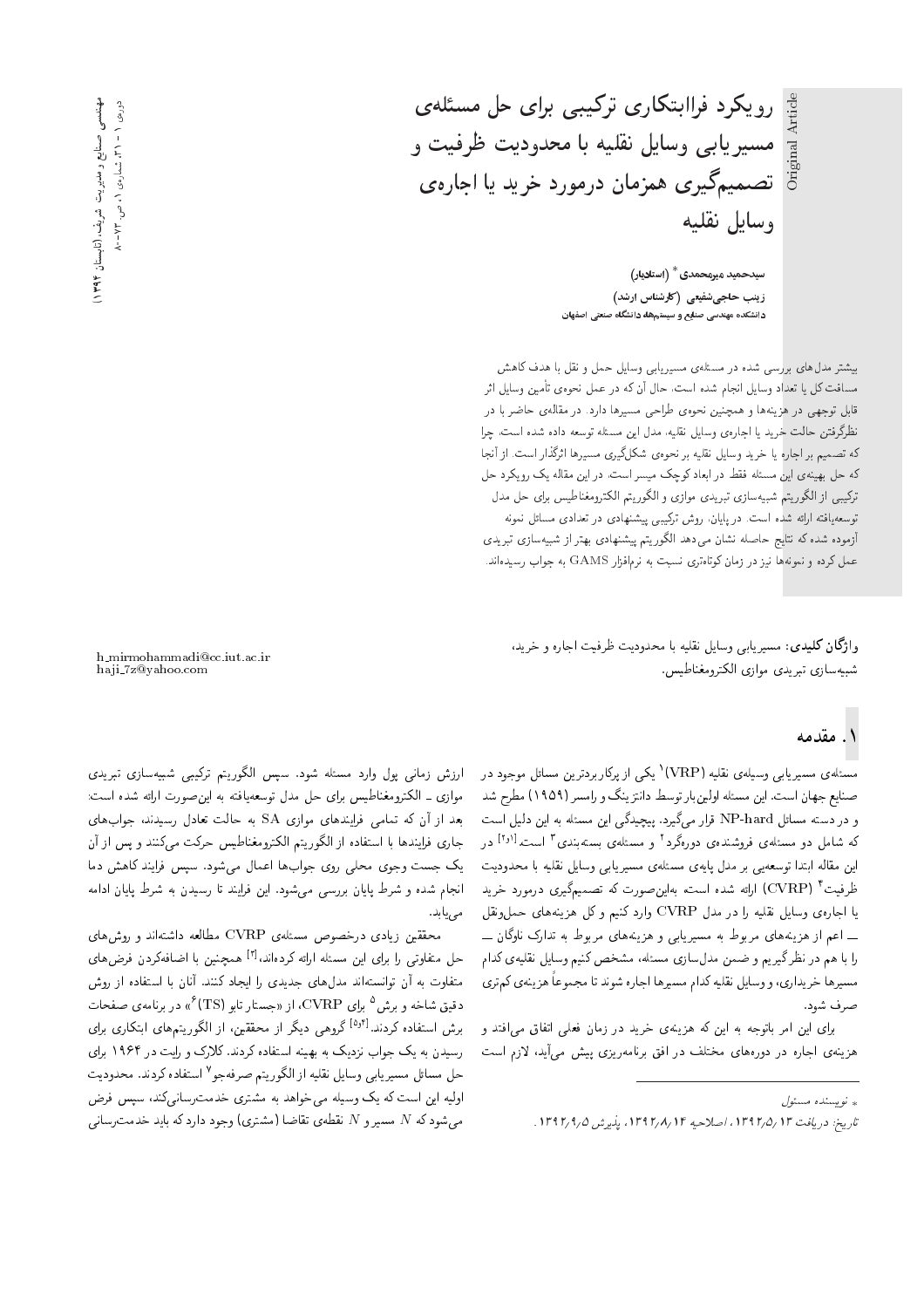شوند. هزینهی صرفهجویی شده ناشی از ترکیب مسیرها محاسبه می شود و تا جایی که محدودیت ظرفیت وسیلهی نقلیه اجازه دهد و امکان بهبودی وجود نداشته باشد، مسیرها ترکیب میشود.<sup>[۶]</sup> برخی از محققین روشهای دومرحلهیی<sup>۸</sup>، شامل دو دستهی خوشه ــ مسیر و مسیر ــ خوشه را ارائه کردند. در روش خوشه ــ مسیر ابتدا مشتریان دستهبندی شده و سپس مسیر هر دسته مشخص می شود. در روش مسیر ـ خوشه ابتدا مسیرکاملی از تمامی مشتریان تشکیل شده و سپس این مسیر یا توجه به محدودیت های مختلف از قبیل محدودیت ظرفیت وسایل نقلیه به مسیرهای کوچکتر (خوشەھا) تقسیم مے شود. <sup>[۶]</sup>

با توجه به این که این مسئله در دسته مسائل NP-hard قرار دارد،<sup>[۷]</sup> در سال های اخیر دیدگاههای فراابتکاری بسیاری نیز برای حل CVRP استفاده شده است. جندر بو و همکاران روش مسیر ممنوع<sup>۹</sup> را برای حل این مسئله به کار بردند. در روش مسیر ممنوع از لیست ممنوع برای جابهجا شدن از بهینهی محلبی و رسیدن به جوابهای بهتر استفاده میشود.<sup>[۸]</sup> بیکر و آیچو از الگوریتم ژنتیک (GA)°<sup>۱</sup> برای چيدن مسيرها استفاده كردند. آنها جواب اوليه را بهصورت تصادفي توليد كردند و برای جهش، یک روش دومنظوره به کار بردند.<sup>[۹]</sup> وانگ و لو نیز یک الگوریتم ژنتیک ترکیبی شامل سه مرحله برای این مسئله ارائه دادند.<sup>[۱۰]</sup> مازو و همکاران يک الگوريتم مورچگان (ACO)<sup>١١</sup> ارائه کردند.<sup>[۱۱]</sup> لين و همکاران يک الگوريتم ترکیبی از شبیهسازی تبرید (SA)<sup>۱۲</sup> و جست وجوی ممنوع (TS) برای حل مسئله پیشنهاد دادند.<sup>[۶]</sup> آی و همکاران<sup>[۱۲]</sup> نیز الگوریتم پرندگان (PSO)<sup>۱۳</sup> را با دو روش کد کردن متفاوت برای نمایش جوابهای CVRP به کار بردند. در روش اول هر وسیله با دو بعد نشان داده می شود و هر مشتری طبق فواصلی که از وسایل دارد با نزدیکترین وسیله سرویس دهی می شود. در روش دوم هر وسیله با سه بعد مشخص میشود، بدین صورت که شعاع پوشش نیز برای هر وسیله مطرح می شود و هر وسیله مشتریانی را سرویس میدهد که در شعاع پوشش آن وسیله قرار دارند. طبق نتایج بهدست آمده، کیفیت جوابهای روش دوم بهتر از روش اول، ولی زمان حل طولانی تر بوده است. همچنین PSO پیشنهادی درکیفیت جواب و زمان حل مؤثرتر از دیگر روش های PSO با کدکردن های متفاوت دیگر برای حل این مسئله بوده است. یورتکران و امل<sup>[۱۲]</sup> یک الگوریتم ترکیبی الکترومغناطیس (EM)<sup>۱۴</sup> و يک نوع جست وجوى محلى (ISP)<sup>١٥</sup> براى اين مسئله ارائه كردند. طبق أزمايشات، الگوریتم ترکیبی آنها در مقایسه با الکترومغناطیس بهتر عمل کرد ولی بهعلت جست وجوى محلي، زمان حل طولاني تر شد. اين الگوريتم تركيبي EM و ISP با پنج الگوريتم جست وجوي ممنوع (TS)، شبيهسازي تبريد (SA)، الگوريتم ژنتيک (GA)، الكوريتم پرندگان(PSO)، الكوريتم مورچگان (ACO) مقايسه شد و طبق نتایج، جوابهای بهتری از آن حاصل شد، یا جواب بهدست آمده تفاوت زیادی با بهترین جواب نداشت. تلفیقی از الگوریتم گسستهی بهینه سازی تجمع ذرات (DPSO)<sup>۱۶</sup> و یک جست وجوی محل<sub>ق</sub> تکرارشونده برای حل CVRP پیشنها**د** شده است.<sup>[۱۴]</sup>

در سال ۲۰۱۰، مدل جدیدی از CVRP ارائه شد که در آن گفته شده که در تعیین کوتاهترین مسیر در مسائل VRP معمولاً یک هدف، مثلاً کمینهسازی زمان سفر، کمینهسازی طول مسیر.... مد نظر قرار میگیرد<sup>[۱۵]</sup> اما ممکن است مسیرهای متناوب با توجه به ویژگیههای کمانها، نتایج رضایتبخش متفاوتی را به دنبال داشته باشد که در فضای جواب قرار نگرفتهاند. لذا در مطالعه ی یادشده VRP با مسیرهای متناوب در نظر گرفته شد و اثر آن بر الگوریتمها و جوابها مورد بررسی قرار گرفت. پژوهشگران برای حل این مسئله از یک روش دقیق برنامەریزی پویا و یک الگوریتم ابتکاری استفاده کردند. ناوو و همکاران<sup>[۱۶]</sup> نیز

مدل جدیدی از CVRP را ارائه کردند که CVRP <sup>۱۷</sup> نام گرفت. این مدل بهدنبال کمینهسازی مجموع زمانهای رسیدن به مشتریها با رعایت محدودیت ظرفیت وسایل نقلیه است، یعنی در تابع هدف بهجای طول مسیر یا هزینهی سفر، مجموع زمانهای رسیدن به مشتریها مد نظر است. این موضوع در مواقعی مثل نجات افراد بعد از بلایای طبیعی یا تأمین زنجیرهی کالاهای حیاتی اتفاق مے افتد.

در ادامه در بخش ۲ مدل توسعه یافتهی این مسئله برمبنای حالات اجاره یا خرید معرفی می شود. در بخش ۳ روش حل ترکیبی مسئله برمبنای دو الگوریتم شبیهسازی تبریدی موازی و الکترومغناطیس بیان میشود. در بخش ۴ بهمنظور بررسی کارایی روش حل، نتایج محاسباتی آورده شده است. و در بخش ۵ جمع بندی و نتیجهگیری مطالعه حاضر ارائه مه شود.

## ۲. مدل توسعهیافتهی مسیر یابی وسایل نقلیه با درنظرگیری حالت اجاره و خرید ٠١.٢ مباني مدل توسعه يافته

تا به حال اهداف مختلفی برای مسئلهی مسیریابی وسایل نقلیه در نظر گرفته شده است. در بیشتر مسائل فرض بر این است که باید وسایل نقلیهی مورد نیاز را خرید، اما بعضی از شرکت ها قادرند این کار را برون سپاری کرده و عملیات توزیع را به شرکت دیگری بسپارند یا وسایل را اجاره کنند. از آنجا که هزینهی خرید وسایل نقلیه با هزینهی اجارهی آنها متفاوت است، مسئلهی مهم این است که با توجه به افق برنامهریزی باید چه تعدادی از وسایل نقلیه را خرید و چه تعدادی را اجاره کرد تا مجموع ارزش فعلی هزینهها کمینه شود. در حقیقت در این مقاله مسئلهی مسیریابی وسایل نقلیه به یک مسئلهی مسیریابی وسایل نقلیهی دورهیی<sup>۱۸</sup> تبدیل شده که تابع هدف آن کمینه کردن مجموع ارزش خالص فعلمی هزینههاست. در این حالت فرض شده که در دورههای مختلف تقاضای مشتریان ثابت و یکسان است. در نظرگیری حالت اجاره و خرید، جواب بهینهی مسئله را تغییر می0دهد. دو رویکرد متفاوت می توان برای درنظرگیری حالت اجاره و خرید در نظر گرفت. این دو رویکرد عبارتاند از:

- ۱. ابتدا مسئلهوا بدون در نظرگیری اجاره و خرید حل کرده و سپس برای هر وسیلهی نقلیه در جواب بهینه باید با توجه به هزینهها، حالت اجاره و خرید را مشخص ساخت.
- ۲. از همان ابتدا در تابع هدف مدل حالت اجاره و خرید را منظور کرده و سپس مدل حل شود.

اگر از رویکرد اول استفاده شود، ممکن است جواب بهینهی مسئله از دست برود، چون تصمیم بر اجاره و خرید بر نحوهی شکلگیری مسیرها تأثیر میگذارد.

### .٢.٢ مدل رياضي

مدل توسعه يافته شامل فرضيات زير است:

- . حداکثر تعداد  $K$  وسیلهی نقلیه قابل خریداری یا اجاره است؛
- ۲. ً مبداء و مقصد (گره صفر) همهی وسایل نقلیه یکسان است؛
	- . ظرفیت همهی وسایل نقلیه یکسان و برابر با  $C$  است؛  $^\circ$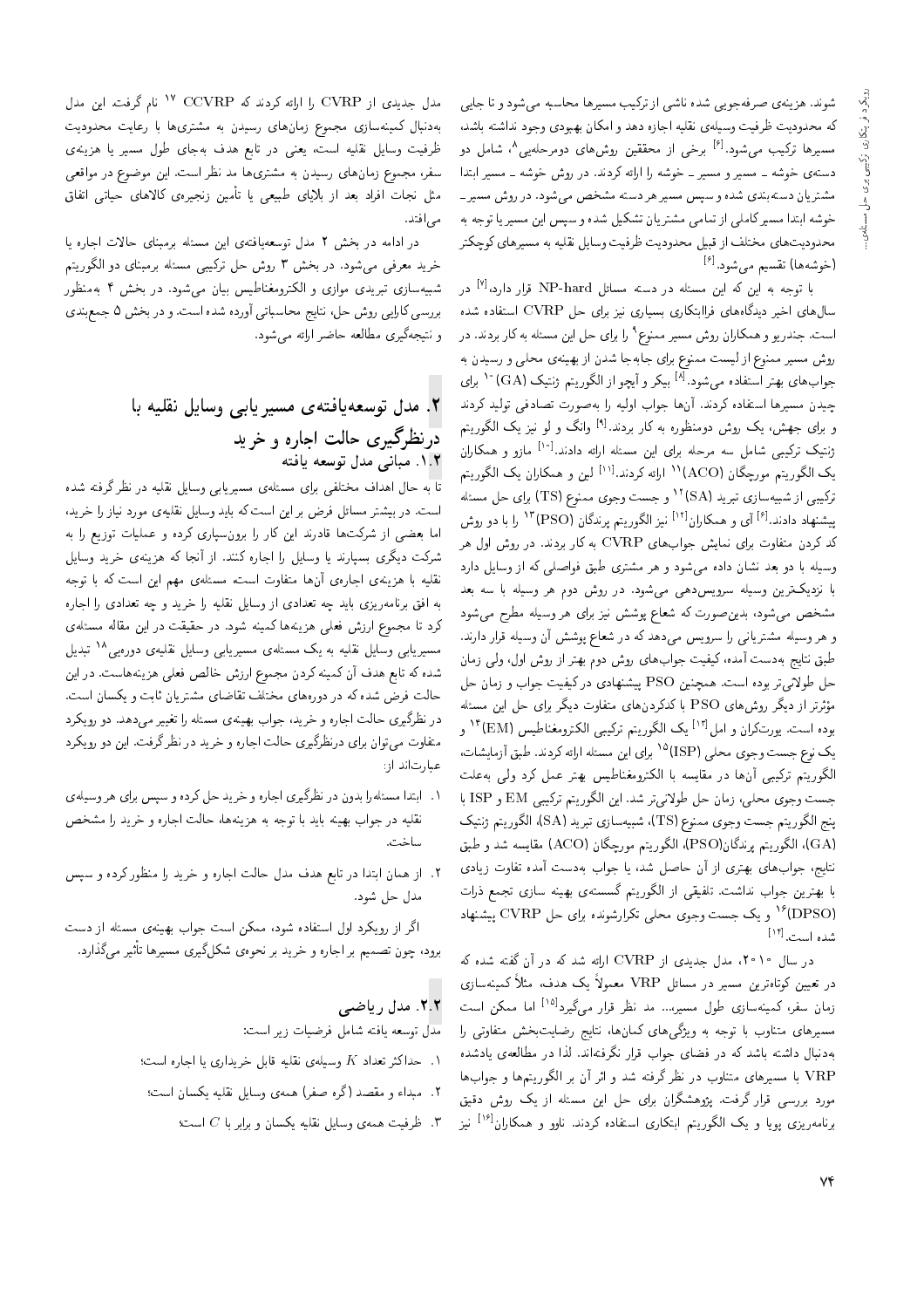$$
(\forall i \in V \setminus \text{°}, k = 1, ..., K
$$
می برای حذف زیرتور

Objective Function :

$$
Min Z =
$$

$$
= \left(\frac{P}{A}, \frac{r}{r_{num}}, r_{num}N\right)\left(\frac{M}{r_{num}}\right)
$$
  
\n
$$
\sum_{i}\sum_{j} t_{ij}\sum_{k} HC\ h_{k}\ x_{ijk} + \sum_{k} CPp_{k}
$$
  
\n
$$
- \left(\frac{P}{F}, \frac{r}{r_{num}}, r_{num}N\right)\sum_{k} SVp_{k}
$$
  
\n
$$
+ \left(\frac{P}{A}, \frac{r}{r_{num}}, r_{num}N\right)\left(\frac{M}{r_{num}}\right)
$$
  
\n
$$
\sum_{i}\sum_{j} t_{ij}\sum_{k} FCp_{k}\ x_{ijk}
$$
  
\n
$$
+ \left(\frac{P}{A}, \frac{r}{r_{num}}, r_{num}N\right)\left(\frac{M}{r_{num}}\right)
$$
  
\n
$$
\sum_{i}\sum_{j} t_{ij}\sum_{k} NCp_{k}\ x_{ijk}
$$
 (1)

Constraints :

$$
\sum_{k=1}^{K} y_{ik} = 1, \quad \forall i \in V \setminus \{ \circ \} \tag{1}
$$

$$
\sum_{j \in V} x_{ijk} = \sum_{j \in V} x_{jik} = y_{ik}, \quad \forall i \in V, \ k = 1, ..., K
$$
 (7)

 $u_{ik} - u_{jk} + C x_{ijk} \leq C - d_i$ ,  $\forall i, j \in V \setminus \{\circ\},\$ 

 $i \neq j, \ \ k = 1, ..., K$  (\*)

$$
d_j \le u_{jk} \le C, \quad \forall j \in V \setminus \{\cdot\}, \quad k = 1, ..., K
$$
 (2)

$$
p_k + h_k \le \lambda, \quad k = \lambda, ..., K \tag{9}
$$

$$
\sum_{i \in V} \sum_{j \neq i \in V} x_{ijk} \leq |V|^{\dagger} (p_k + h_k), \ \ k = 1, ..., K
$$
 (Y)

$$
x_{ijk} \in \{ \circ, \mathcal{V} \} \tag{A}
$$

$$
y_{ik} \in \{ \circ, \mathcal{V} \} \tag{4}
$$

$$
p_k \in \{ \circ, \mathcal{V} \} \tag{10}
$$

$$
h_k \in \{ \circ, \mathcal{V} \} \tag{11}
$$

$$
u_{ik} \geq \circ \tag{17}
$$

تابع هدف این مدل در رابطهی ۱ کمینه کردن ارزش خالص فعلی هزینهها را نشان مے دھد. در اینجا یا درنظر گرفتن ارزش زمانی پول، هزینهی خرید ۔۔ شامل قیمت اولیه، هزینهی سوخت، هزینهی نگه داری و تعمیرات و ارزش اسقاطی وسیلهی نقلیه <u>-</u>-بهصورت ارزش فعلمی درآمده، همچنین هزینهی اجاره که در طول افق برنامهریزی اتفاق مىافتد نيز به صورت ارزش فعلى درآمده و در تابع هدف قرار گرفتهاند. رابطهى ۲ تضمین میرکند که هر مشتری توسط یک وسیلهی نقلیه ملاقات شود. رابطهی ۳ موازنهى جريان را نشان مى،دهد. به عبارت ديگر اين رابطه تضمين مى،كند كه اگر وسیلهی نقلیه یی به یک گره وارد شود حتما آن گره را ترک خواهد کرد. رابطههای ۴ و ۵ از بهوجودآمدن تورهای فرعی جلوگیری و محدودیت ظرفیت وسیلهی نقلیه را ارضا میکنند. بدین صورت که اگر م $x_{ijk} = x_{ijk}$  باشد، محدودیت رابطهی ۴ الزامآور

- ۵. در دورههای مختلف تقاضای مشتریان ثابت و یکسان است؛
- . عملیات توزیع در  $N$  سال و  $M$  بار در هر سال انجام میگیرد؛  $^{\circ}$
- .<br>۷. هزینه ی خرید وسایل نقلیه شامل هزینه ی خرید، سوخت و نگهداری و تعمیرات است؛<br>-
- A. برای وسایل نقلیهی خریداری شده ارزش اسقاطی نیز در نظرگرفته شده است؛
- ۹. هزینه ی اجاره وسایل نقلیه شامل هزینه ی اجاره بهازای هر واحد زمان در اختیار داشتن وسيله ي نقليه است.

نمادها و پارلمترهای مدل ریاضی مسئلهدر جدول ۱ آمده است. متغیرهای تصميم مسئله عبارتاند از:

۰۰۱:۰ اگر کمان 
$$
i - j
$$
 توسط وسیلهی نقلیهی ۶۰ پیموده شود،  $x_{ijk}$  مقدار ۱ میگیرد  
و در غیر این صورت مقدار صفر میگیرد.  
یاگے کیان می دیا میتی ای دیان ایدیا ایدیا

: اگر گره iام توسط وسیله،ی نقلیهی k ملاقات شود،  $y_{ik}$  مقدار ۱ میگیرد و $y_{ik}$ درغير اين صورت مقدار صفر مي گيرد.

: اگر وسیلهی نقلیهی  $k$  اجاره شود،  $h_k$  مقدار ۱ میگیرد و در غیر این $\epsilon$ وت مقدار صفر ميگيرد.

: اگر وسیلهی نقلیهی  $k$  خریداری شود،  $p_k$  مقدار ۱ مم $\overset{\bullet}{\mathcal{Z}}$ یرد و در غیر این $p_k$ مقدار صفر مي گيرد.

سيزان كل تقاضاي ياسخ داده شده توسط وسيلهى نقليهى k يس از ملاقات كردن : $u_{ik}$ 

جدول ١. نمادها و يارامترهاى مدل بيشنهادى.

| تعريف                                                         | پا رامتر       |
|---------------------------------------------------------------|----------------|
| تعداد ببیشینه وسایل نقلیهی در دسترس                           | K              |
| ظرفيت هر وسيلهى نقليه                                         | C              |
| نرخ بهرەى سالىيانە                                            | $\overline{r}$ |
| تعداد مرکب شدن نرخ بهره در سال                                | $r_{n, um}$    |
| مجموعهى مشتريان و مبداء حركت وسايل نقليه                      | V              |
| اندازەي مجموعەيV                                              | V              |
| افق برنامه٫یزی برحسب تعداد سال                                | N              |
| تعداد توزیع در هر سال                                         | M              |
| هزينهى خريد هر وسيلهى نقليه                                   | CP             |
| ارزش اسقاطی وسایل نقلیهی خریداری شده در پایان دوره برنامهریزی | $_{SV}$        |
| هزینه،ی سوخت وسایل نقلیه بهازای هر واحد زمان                  | FC             |
| هزینه،ی اجاره وسایل نقلیه بهازای هر واحد زمان                 | HC             |
| هزینهی نگهداری و تعمیرات وسایل نقلیه بهازای هر واحد زمان      | ΝC             |
| زمان حرکت بین هر دوگره (شامل مشتریان و مبدا حرکت)             | $t_{ij}$       |
| تقاضای مشتری $(j = 1, , n)$ ام.                               | $d_j$          |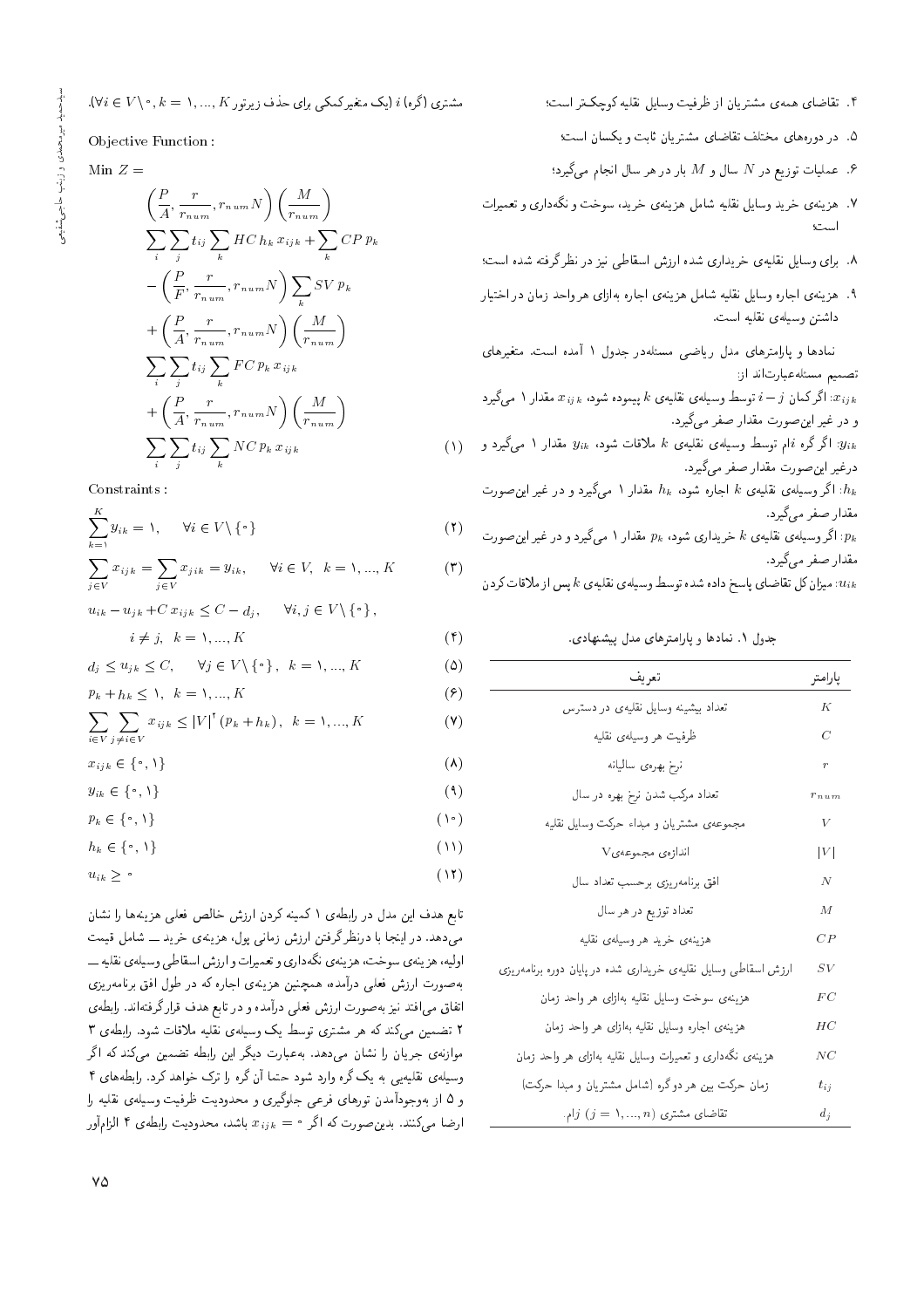نیست و زائد است، زیرا براساس رابطهی ۵ داریم:  $c\leq u_{ik} \leq d_j$  و  $u_{ik}\geq d_j$  و  $u_{jk}\geq d_j$  $u_{ik}$  اگر  $u_{ijk} = u_{ijk} \geq u_{ik} + d_j$  اگر  $x_{ijk} = b$  'طریف متغیر سرویس دهی به مشتری  $j$  بعد از مشتری  $i$  و برآورده کردن تقاضای آن منجر به حذف زیرتور می شود. رابطه ی ۶ نشان می دهد که هر وسیله ی نقلیه را می توان اجاره کرد یا خرید. رابطهی ۷ نشان می،دهد که درصورت کاربردی بودن وسیلهی نقلیهی طی کمانی توسط آن) لازم است آن وسیله اجاره یا خریداری شده باشد. روابط  $k$ N تا ١٢ محدوديت هاى تعريف متغيرهاى تصميم اند.

# ۰۳ روش حل

مدل توسعه یافته در مقالهی حاضر در دسته مسائل MINLP قرار دارد، در صورتی که مدل کلاسیک مسیریابی وسایل نقلیه یک مدل MIP است. بهدلیل وجود مسئلهی مسیریابی در مسئلهی مورد نظر و از آنجا که مدل کلاسیک مسیریابی وسایل نقلیه در دسته مسائل NP-hard قرار دارد،<sup>[۷]</sup> مسئلهی مذکور نیز در دسته<br>سایا باید با ۱۲D تاریخی می ایران بای<sup>ر</sup>ی مسائل NP-hard قرار مىگيرد. بنابراين از الگوريتم شبيهسازى تېرېدى موازى ـ الكترومغناطيس (PSAEM)<sup>١٠</sup> بەمنظور حل مسئداه ستفاده شده است تا به<br>التحصيل التحصيل مزيتهاي هر دو الگوريتم دست يابيم. قدرت الگوريتم شبيهسازي تبريد (SA) در فرار از نقاط بهينهى محلى است. از طرف ديگر الگوريتم الكترومغناطيس گوناگونى و تنوع عال<sub>ی</sub> در جمعیت جوابها ایجاد م<sub>ی</sub>کند.<sup>[۱۷]</sup><br>.

### ۱.۳. الگوريتم شبيهسازي تبريدي موازي

الگوريتم شبيهسازى تبريدى موازى``، حالت توسعهافتهى الگوريتم شبيهسازى<br>- سد با اداكا است مىسطى مىلىمىدىكى مىمالىما ا تبریدی (SA) است. شبیهسازی تبریدی یک روش احتمالی جستوجو است که از ذوب فیزیکمی مواد جامد برای یافتن جواب مسئلهی بهینهسازی ترکیبی تقلید میکند.<sup>[۱۸]</sup> از آنجا که این الگوریتم جمعیتگرا نیست و از نقطه یی از فضای جواب<br>میکند.<sup>[۱۸]</sup> از آنها جست وجو را أغاز مى كند، در اينجا از چندين فرايند شبيهسازى تبريدى بهصورت موازي براي جستوجوي فضاي جواب استفاده شده است.

### ٢.٣. الگوريتم الكترومغناطيس

الگوریتمهای از نوع الکترومغناطیس (EM) اولینkار توسط بریبل و فانگ<sup>[۱۹]</sup> در<br>بال ۱۳۰۰ میلاداری در مطلبه استانگریت الکترین نظامی سال ۲۰۰۳ ارائه شد. سپس از الگوریتم الکترومغناطیس ترکیبی برای حل مسائل بهینهسازی ترکیبی استفاده شد.<sup>[۲۰]</sup> این اولین مطالعه<sub></sub>بی بود که در آن از EM برای<br>به حل مسائل تركيبي استفاده شد.

در حقیقت، الگوریتم الکترومغناطیس یک روش فراابتکاری مبتنی بر جمعیت است. این رویکرد با انتخاب تصادفی نقاطی از فضای ممکن شروع می شود، هر نقطه (ذره) یک جواب است و مقداری شارژ دارد. مقدار این شارژ نیز وابسته به کیفیت تابع هدف است، بدین صورت که مقدار بهینهی تابع هدف، شارژ بیشتری ر<u>ا</u> نتیجه مه.دهد. سپس برمینای همین مقدار شارژ، یک سازوکار ربایش ـ رانش برای حرکت نقاط به سمت جواب بهینه اجرا می شود، بدین صورت که یک نقطهی بهینه، نقاط دیگر را به سمت خود جذب میکند و یک نقطهی بد، نقاط دیگر را از خود دفع میکند. نیروی الکترواستاتیک بین دو نقطه، رابطهی مستقیم با بزرگی شارژ دو نقطه و رابطهى عكس با مربع فاصلهى دو نقطه دارد. شارژ ثابت هر ذره نيز عبارت

$$
q^{i} = \exp\left(-n \frac{f\left(x^{i}\right) - f\left(x^{best}\right)}{\sum_{k=1}^{m} \left(f\left(x^{k}\right) - f\left(x^{best}\right)\right)}\right)
$$
\n(17)

که در آن <sup>ن</sup>ه شارژ ذرهی i است. ( $f(x^i)$  ( $f(x^{best})$  و  $f(x^{best})$  مقدار توابع هدف $f(x^i)$  $n$  نروی  $i$ ، بهترین جواب و ذروی  $k$  را نشان میدهد.  $m$  نیز اندازه جمعیت است و بعد فضای جواب را نشان م<sub>ع</sub>دهد. اثر نیروی وارد بر i از بقیه ذرهها عبارت است از:<br>.

$$
F^{i} = \begin{cases} \sum_{i \neq j}^{m} (x^{j} - x^{i}) \frac{q^{i} q^{j}}{\|x^{i} - x^{j}\|^{r}} & \text{if } f(x^{j}) < f(x^{i})\\ \sum_{i \neq j}^{m} (x^{i} - x^{j}) \frac{q^{i} q^{j}}{\|x^{i} - x^{j}\|^{r}} & \text{if } f(x^{j}) \geq f(x^{i}) \end{cases} \tag{17}
$$

روش اصلي EM شامل تعيين جمعيت اوليه، جستوجوي محلبي و محاسبهي كل نیروی حرکت ذرهها است.<sup>[۱۷]</sup><br>.

## |O=yvW}B |@}mQD VwQ "3"3

نمودار جریان الگوریتم پیشنهادی در مقالهی حاضر برای حل مدل ارائه شده مطابق شکل ۱ است. در این روش n فرایند شبیهسازی تبریدی بهطور موازی با دمای اولیهی یکسان، جستوجوی فضای جواب را از نقاط تصادفی آغاز میکنند. سپس در هر فرایند، عملیات جستوجو تا رسیدن به حالت تعادل طبق الگوریتم شبیهسازی تبریدی انجام م*ی گیر*د. روش انجام این عملیات در هر یک از فرایندهای موازی عبارت است از: ابتدا یک جواب همسایه از جواب جاری تولید شده و مقدار تابع هدف آن محاسبه می شود. اگر جواب همسایه از جواب جاری برتر بود، این جواب جایگزین



شکل ۱. نمودار جریان الگوریتم شبیهسازی تبریدی موازی ـ الکترومغناطیس.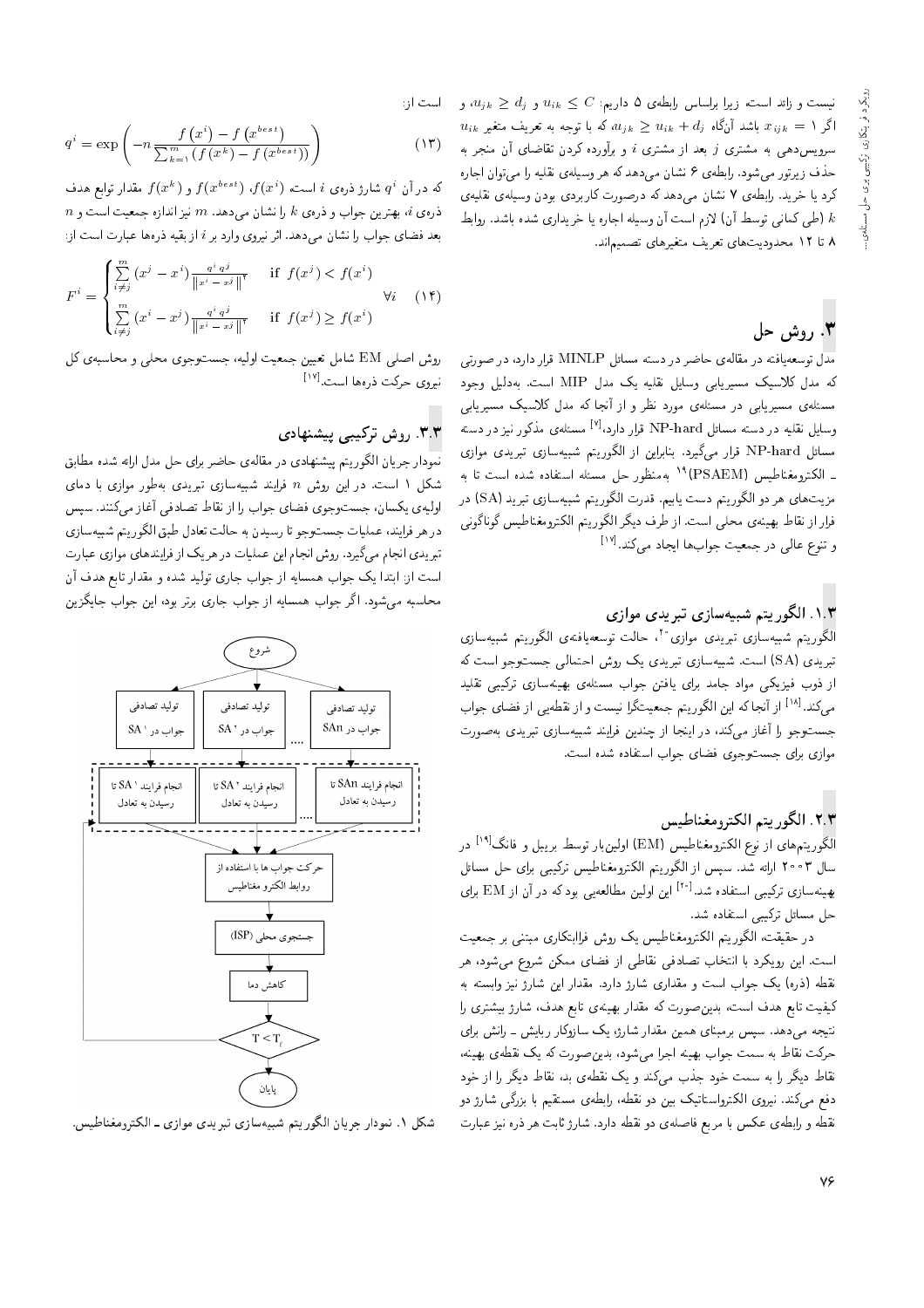جواب جاري مي شود و در غير اين صورت جواب همسايه با احتمال p مطابق رابطهي د پذیرفته می شود. در این رابطه  $\Delta f$  تغییرات تابع هدف و  $T$  دمای جاری فرایند  $\lambda$ 

$$
p = e^{-\frac{\Delta f}{T}} \tag{10}
$$

فرایند تولید همسایگی تا رسیدن به حالت تعادل ادامه می یابد. پس از این که تمامی فرایندهای SA به حالت تعادل رسیدند، جوابهای جاری فرایندها با استفاده از الگوريتم الكترومغناطيس حركت مىكنند. در واقع جواب هاى خوب، ساير جواب ها را به سمت خود جذب و جواب های بد نیز سایر جواب ها را از خود دفع میکنند. پس از آن، یک جستوجوی محلی روی جوابها اعمال میشود. سپس فرایند کاهش دما انجام شده و در صورتی که شرط پایان (رسیدن به دمای نهایی) ارضا نشده باشد، فرایندهای شبیهسازی تبریدی با شروع از جوابهای جاری آغاز به فعالیت مے ,کنند.

در الگوریتم ترکیبی پیشنهادی باید نحوهی کدگذاری جوابهای مسئله، تعیین جوابهای اولیه، دمای اولیه، دمای نهایی، فرایند تبرید (کاهش دما)، حال تعادل. تولید همسایگی، نحوهی محاسبهی مقدار تابع هدف، نحوهی حرکت جوابها و نحوه ی جستوجوی محلی تعیین شود.

#### ۱.۳.۳ . نحوه ی کدگذاری جواب های مسئله

الگوریتم الکترومغناطیس یک روش فراابتکاری مبتنی بر جمعیت است که برای حل کارای مسائل پیوسته پیشنهاد شده، در این صورت باید کدگذاری جوابها بهصورت اعداد حقيقي باشند تا در الكوريتم الكترومغناطيس قابل استفاده باشند. بهاين منظور از رویکرد R-K استفاده شده است. در این روش آرایهیی از اعداد حقیقی داریم که با مرتبکردن آنها بهصورت صعودی یا نزولی، ترتیبی از اعداد به دست میآید. البته در این روش برای جلوگیری از گستردگی اعداد بایستی این اعداد حقیقی در یک فاصلهی خاص تعریف شده باشند (جدول ۲). در این مثال اعداد حقیقی در فاصلهى [٩, ١٥ تعريف شدهاند.

عیب این روش این است که زمان مرتب کردن مجموعهیی از اعداد نیز به زمان حل اضافه مي شود.

#### ٢.٣.٣. تعيين جواب هاي اوليه

 $[l,u]$  در این روش حل، جوابهای اولیهی هر فرایند بهصورت تصادفی در بازهی توليد مى شود.

#### ۳.۳.۳. تعیین دمای اولیه و دمای نهایی

خصوصیات هر مسئلهبوده است. برای به دستآوردن دمای اولیه، ابتدا یک جواب به صورت تصادفی، و سپس به تعداد ۱۰۰ جواب همسایه ایجاد می شود. در ادامه دمای اولیه و نهایی از روابط ۱۶ و ۱۷ محاسبه میشود.[<sup>۲۱]</sup>

$$
T_{\rm c} = \Delta_{\rm min} + \gamma \sqrt{\Delta_{\rm max} - \Delta_{\rm min}}
$$
 (19)

$$
T_f = \circ \iota \circ \mathsf{A} \, T. \tag{1V}
$$

#### جدول ٢. مثالی از روش R-K.

| 1. 9 A V 9 Q F T T 1             |  |  |  |  |  |
|----------------------------------|--|--|--|--|--|
|                                  |  |  |  |  |  |
| بعد ۸ ۷ ۵ ۲ ۳ ۷ ۰ ۷ ۳ تا ۲ ۶ ۹ م |  |  |  |  |  |

در رابطهی ۱۶، مسلم و  $\Delta_{\rm max}$  کم ترین و بیشترین فاصله میان مقادیر توابع هدف همسایهها هستند و از روابط ۱۸ و ۱۹ محاسبه میشوند.

$$
\Delta_{\min} = \min_{i} \left\{ f_i - f_j \right\} \tag{1A}
$$

$$
\Delta_{\max} = \max_{i,j} \left\{ f_i - f_j \right\} \tag{14}
$$

### ۴.۳.۳. فرایند تبرید (کاهش دما)

<mark>در</mark> فرایند کاهش دما از رابطهی ۲۰ استفاده شده است:<sup>[۲۲]</sup>

$$
T_c = \frac{T_{c-1}}{1 + \beta T_{c-1}}\tag{1}
$$

که در آن،  $T_c$  دما در مرحلهی  $c$ ، و  $\beta$  ضرب ثابت است که مقدار آن از رابطهی ۲۱ به دست میآید:

$$
\beta = \frac{T_i - T_f}{EC * T_i * T_f} \tag{1}
$$

 $c$ در این رابطه،  $EC$  تعداد تکرار در هر دماست

#### ۵.۳.۳ شهارط تعادل

تعداد مشخص تکرار در هر دما (EC) بهمعنای رسیدن فرایند به حالت تعادل است.

### ۶.۳.۳ تولید همسایگی

یکی از سه روش زیر با احتمال یکسان برای تولید همسایگی بهکار می رود:

- الف) دو تا از عناصر آرایهی جواب را بهصورت تصادفی انتخاب کرده و مقادیر آن ها با يکديگر تعويض مي شوند.
- ب) سه تا از عناصر آرایهی جواب را بهصورت تصادفی انتخاب کرده و مقادیر آنها با یکدیگر تعویض می شوند.
- ج) چهار تا از عناصر آرایهی جواب را بهصورت تصادفی انتخاب کرده و مقادیر آنها با يكديگر تعويض مى شوند.

#### ۷.۳.۳. نحوهی محاسبهی تابع هدف

جواب ها به صورت آرایههایی از اعداد حقیقی هستند. تبدیل این آرایهها به جواب طی سه مرحلهانجام می شود:

- پیدا کردن ترتیب ملاقات مشتریان؛
- اختصاص مشتريان به وسايل نقليه با توجه به محدوديتهاى مختلف؛
	- تعيين حالت اجاره يا خريد.

در مرحلهی اول باید با استفاده از روش R-K، آرایههای اعداد حقیقی را بهصورت صعودی مرتب کرد تا توالی ملاقات مشتریان مشخص شود. در مرحلهی بعدی باید با توجه به توالمی به دست آمده از ملاقات مشتریان و محدودیت ظرفیت وسایل نقلیه، مشتریان به وسایل نقلیهی مختلف اختصاص یابند. برای این منظور از وسیلهی نقلیهی اول شروع کرده و بعد از اتمام ظرفیت آن به سراغ وسیلهی بعد می رویم. پس از آن باید بهازای هر وسیلهی نقلیه حالت اجاره یا خرید را مشخص کرد. در این مرحله بهازای هر وسیلهی نقلیه، هزینهی اجاره یا خرید محاسبه میشود؛ چنانچه هزینهی اجاره کمهتر از هزینهی خرید باشد، وسیلهی نقلیه را اجاره و در غیر این صورت آن را خریداری میکنند. نهایتاً، مقدار تابع هدف محاسبه میشود.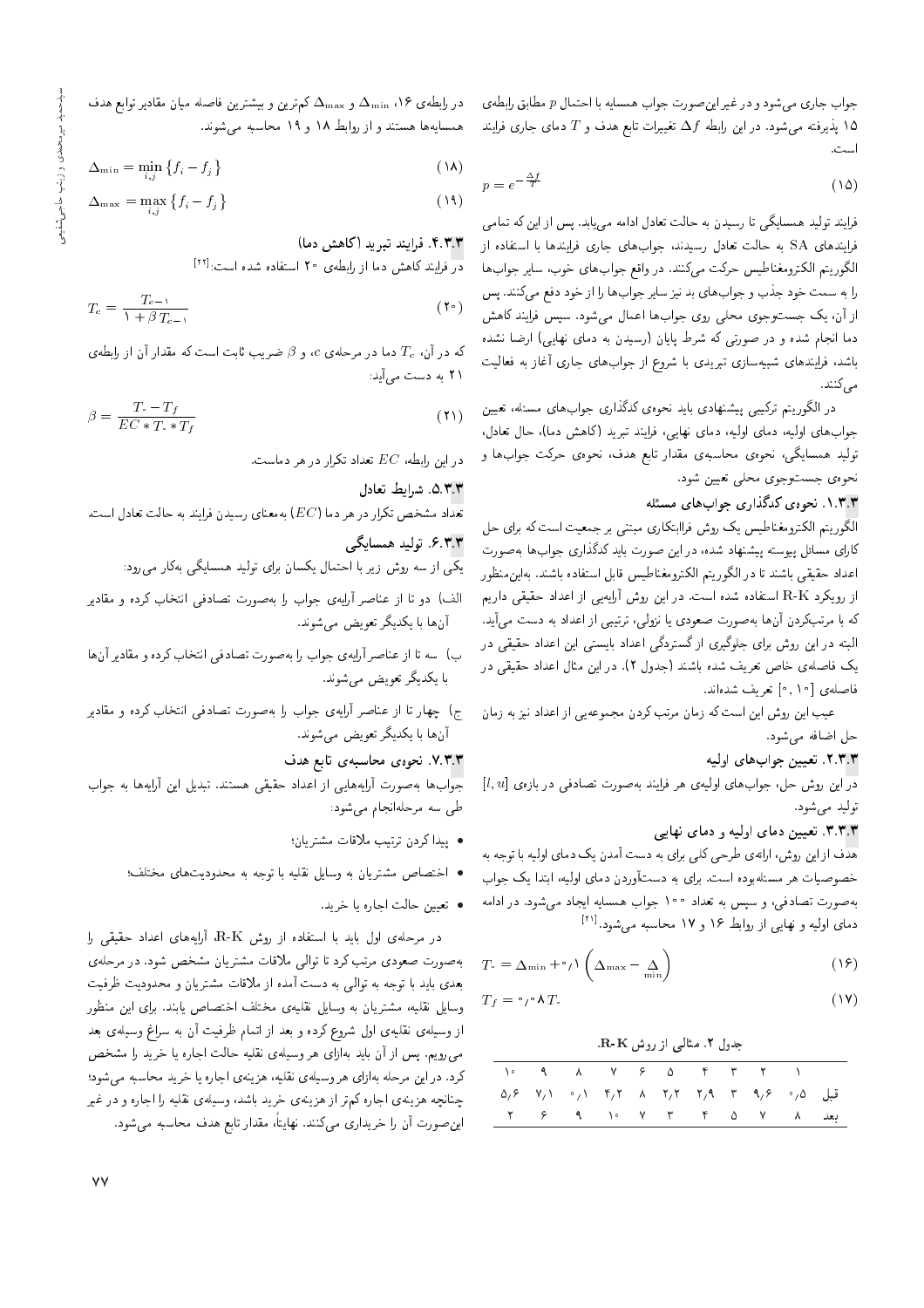#### ٨.٣.٣. محاسبهى نيرو و حركت جواب ها

در نوشتار حاضراصلاحي بر روى روابط پيشنهادي توسط محققين <sup>[٢٠]</sup> براي محاسبهي نيروها و حركت جواب ها انجام گرفته است. آن ها ابتدا با استفاده از رابطه ي ٢٢ مقدار را محاسبه و سپس نیروی وارد از هر ذره بر روی ذروی دیگر را طبق رابطهی ٢٣ حساب كردند.

$$
q_{ij} = \frac{f(x^i) - f(x^j)}{f(x^{worst}) - f(x^{best})}
$$
 (YY)

$$
F^{ij} = \left(x^j - x^i\right) q_{ij} \tag{Y}
$$

به این ترتیب اگر تابع هدف  $f(x^i)$  از  $f(x^j)$  بزرگ $\vec{J}$  بند، ذره $j$  ذره $j$  فرا جذب میکند. با توجه به موارد ذکر شده، در الگوریتم یک کدگذاری از نحوهی حرکت جواب ها آمده است.

الگوریتم ۱. محاسبهی نیرو و حرکت جوابها:

$$
\begin{array}{ll}\n\lambda & F^i \leftarrow & \circ \\
\mathbf{r} & \text{for } j = \lambda \text{ to } m\n\end{array}
$$

$$
\begin{array}{ll}\n\mathbf{r.} & \text{if } x^i \neq x^j \text{ then} \\
\mathbf{r.} & q_{ij} = \frac{f(x^i) - f(x^j)}{f(x^{worst}) - f(x^{best})} \\
\mathbf{r.} & F^{ij} \leftarrow \left(x^j - x^i\right) q_{ij} \\
\mathbf{r.} & x^i \leftarrow x^i + F^{ij}\n\end{array}
$$

 $d\sigma$ 

$$
\mathbf{v} = \text{end if}
$$

$$
\lambda = \text{end}
$$

یس از تعدادی تکرار، مقادیر جوابها از دامنهی تولید جوابها خارج می شوند. برای جلوگیری از این امر مقادیر جوابها بررسی شده و در صورتی که یکی از آنها از حد بالا بزرگ تر یا از حد پایین کوچک تر باشد، مقادیر تمامی جوابها در فرب می شود. به این ترتیب کلیهی مقادیر جوابها در کل  $\alpha \leq \lambda$ جمعیت a برابر کوچکتر می شود. در این مقاله مقدار a برابر ۰٫۰۱ فرض شده

#### ٩.٣.٣. جست وجوى محلى: روش تعويض تكرارى ISP

\_<br>یکی از روش های جستوجوی محلی، روش ISP است که نسبت به سایر روش های جستوجوی محلی از قبیل Opt ،۲-Opt و… نسبتاً سریع و جدید است.<sup>[۱۳]</sup> این روش اولینبار در سال ۲۰۰۳ بهمنظور بهبود جوابها در چارچوب الگوریتم ژنتیک برای زمان بندی استفاده شد.<sup>[۲۴]</sup> در این روش پنج جواب از جواب اصلبی (Parent) تولید میشود. این ۵ جواب که در جدول ۳ نمایش داده شده، طی گامهای زیر تولید می شوند:

گام ۱: دو عضو از جواب اصلی بهصورت تصادفی انتخاب میشود.

گام ۲: مکان این دو عضو با هم تعویض می شود.

- گام ۳: مکان این دو عضو با دو مکان همسایهشان تعویض می شود تا ۴ جواب توليد شود.
	- گام ۴: مقادیر تابع هدف این جوابها محاسبه میشود.
- گام ۰۵ اگر بهترین جواب از جواب اصلی بهتر بود، آن جواب جایگزین جواب اصلی میشود و به گام ۱ برمیگردد وگرنه متوقف میشود.

## ۴. نتایج محاسباتی

دراین مقاله یک مدل جدید معرفی شد که هیچ نمونه و دسته مسئلهیی در ادبیات موضوع برای این مدل جدید در دسترس نبوده است. بنابراین یک دسته نمونهی کوچک (مسائل تا ۸ مشتری)، دو دسته نمونهی متوسط (متوسط اول ۳۰ مشتری و متوسط دوم ۵۰ مشتری) و دو دسته نمونهی بزرگ (مسائل بزرگ اول ۱۰۰ مشتری و مسائل بزرگ دوم ° ۲۰ مشتری) به صورت تصادفی تولید می شود تا اثر الگوریتم پیشنهادی، مورد بررسی قرارگیرد. در دسته مسائل کوچک، نتایج الگوریتم پیشنهادی با نرمافزار GAMS مقايسه شد و در ديگر مسائل با الگوريتم SA سنجيده شد. الكوريتم تركيبي PSAEM با Delphi كد شد و روى رايانه يى با fGBRAM و CPU با مشخصات Intel Core ٌ Duo ۲ GHZ اجرا شد.

## ۰۱.۴ تنظیم پارامتر

الكوريتم PSAEM سه پارامتر اصلى دارد: حالت تعادل (EC)، بازەی توليد جواب (GR) و اندازهى جمعيت كه با أزمايشات بهعمل أمده بهترتيب با مقادير ٢٠، [۰٫۱۰]، ۱۰ تنظیم شدهاند.

#### ۲.۴. نمونههای تصادفی

در دسته ی اول، ۱۰ مسئله تولید شده که افق برنامه ریزی آنها ۵ سال، نرخ بهره ی سالانه ۲۲٪، هزینهی نگهداری ۳ واحد پول بهازای هر واحد زمان از کارکرد وسیلهی نقلیه، هزینهی سوخت وسایل نقلیه ۱۴۴ واحد پول بهازای هر واحد زمان، و هزینهی اجارهى وسايل نقليه بهازاى هر واحد زمان برابر با ٢٥٠ واحد پول، هزينهى خريد و ارزش اسقاطی وسیلهی نقلیه هر وسیلهی نقلیه بهترتیب برابر با معمعمع۱۴۰۰۰ و **۴٬۰۰۰٬۰۰۰ است. نقاضای مشتریان ثابت و برابر ۱ واحد است و زمان بین دو** گره بهصورت تصادفی در بازهی [۰٫۱۰۰] تولید شده است. نتایج این مسائل در جدول ۴ آمده و نشان می دهد PSAEM می تواند مسائل کوچک را بهصورت بهینه حل کند.

| $\cdot$ , \ $\Delta$       | $\Delta, \Upsilon$    | $\Delta \Delta \Delta$ | $\mathsf{r},\mathsf{r}$    | $^{\circ}$ , Y             | $\lambda/\lambda$                                    | 9,7                                 | $\lambda / \lambda$ | 8,0 | $\mathbf{r}^{\prime}$ |
|----------------------------|-----------------------|------------------------|----------------------------|----------------------------|------------------------------------------------------|-------------------------------------|---------------------|-----|-----------------------|
| $\cdot$ , \ $\Delta$       | $\Delta$ / ۲          | $\lambda$ , A          | $\mathsf{r}_1\mathsf{r}_2$ | $\circ$ / Y                | $\lambda \lambda \lambda$                            | 9/7                                 | $\lambda/\lambda$   | 8/0 | $\mathfrak{r}_\prime$ |
| $\rightarrow$ / \ $\Delta$ | $\Delta$ , $\Upsilon$ | $\lambda/\lambda$      | $\mathbf{r}, \mathbf{r}$   | $\mathcal{N}(\mathcal{N})$ | $\cdot$ , $\cdot$                                    | 9/7                                 | $\lambda/\lambda$   | 8/0 | $\mathfrak{r}_\prime$ |
| $\cdot$ , \ $\Delta$       | $\Delta$ , $\Upsilon$ | $\lambda/\lambda$      | $\mathbf{r}, \mathbf{r}$   | $\cdot$ , $\cdot$          | 9/7                                                  | $\mathcal{N} \setminus \mathcal{N}$ | $\lambda/\lambda$   | 8/0 | $\mathbf{r}^{\prime}$ |
| $\partial/\partial$        | $\lambda/\lambda$     | $\Delta$ , ۲           | $\mathbf{r}, \mathbf{r}$   | $\cdot$ , $\cdot$          | $\mathcal{N} \setminus \mathcal{N}$                  | 9/7                                 | $\lambda/\lambda$   | 8/0 | $\mathfrak{r}_\prime$ |
| $\cdot$ , \ $\circ$        | $\Delta$ , ۲          | $\Delta$ , ۲           | $\lambda/\lambda$          | $\cdot$ , $\cdot$          | $\mathcal{N}_{\mathcal{L}}\mathcal{N}_{\mathcal{L}}$ | 9/7                                 | $\lambda/\lambda$   | 8/0 | $\mathfrak{r}_\prime$ |

حدول ٣. نمونه یی از روش ISP.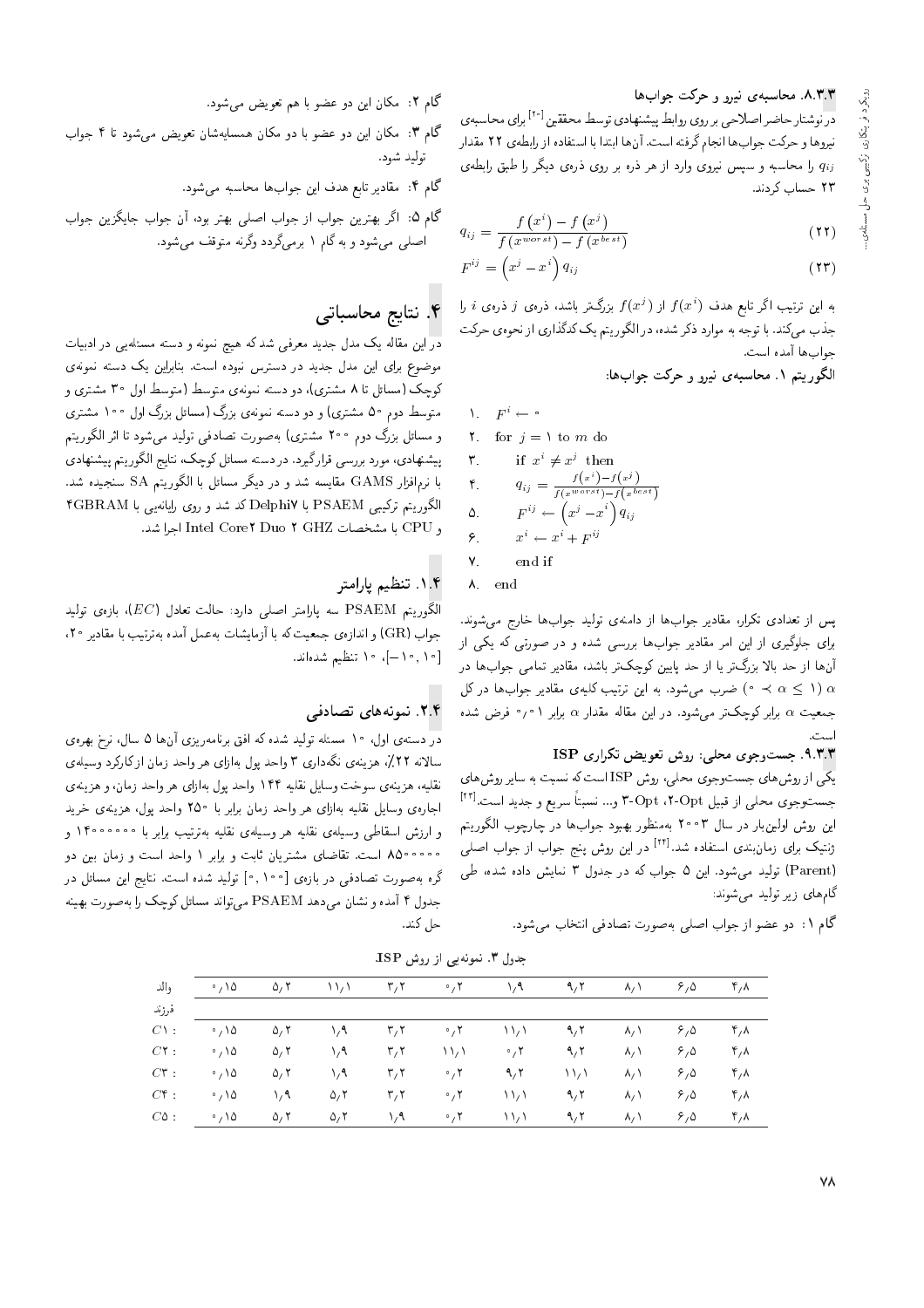جدول ۴. مقایسهی PSAEM با نتایج GAMS در دسته مسائل کوچک.

| تابع هدف                                                                    | تعداد وسايل ظرفيت هر _مقدار بهينه تابع                                      |       |       | تعداد    | شماره |
|-----------------------------------------------------------------------------|-----------------------------------------------------------------------------|-------|-------|----------|-------|
| <b>PSAEM</b>                                                                | هدف (GAMS)                                                                  | وسيله | نقلمه | مشتر یان |       |
| ۴۲۶۳۵۹۰۶٫۴                                                                  | 875709.57                                                                   | ٣     | ٢     | ۵        |       |
| $\Delta \mathbf{Y} \mathbf{F} \cdot \mathbf{A} \mathbf{V} \mathbf{F} \cdot$ | $\Delta \mathsf{Y} \mathsf{F} \cdot \mathsf{Y} \mathsf{Y} \mathsf{F} \cdot$ | ۲     | ٣     | Δ        | ۲     |
| ۵۱۲۲۸۹۳۱٫۳                                                                  | 0111111717                                                                  | ٣     | ۲     | ۶        | ۳     |
| ۴۴۵۸۳۴۸۴/۹                                                                  | $f f \Delta \Lambda f f \Lambda f$ , q                                      | ۴     | ۲     | ۶        | ۴     |
| 9.017770, 9                                                                 | 50.17770,5                                                                  | ۲     | ٣     | ۶        | Δ     |
| <b>TAADJAVS</b>                                                             | <b>TAA01478</b>                                                             | ۴     | ۲     | ٧        | ۶     |
| ۳۶۱۱۶۵۵۶٫۶                                                                  | ۳۶۱۱۶۵۵۶/۶                                                                  | Δ     | ۲     | ٧        | ٧     |
| ۴۷۴۴۳۴۸۱٫۷                                                                  | FVFFTFA1, V                                                                 | ٣     | ٣     | ٧        | ٨     |
| ۵۲۲۸۳۶۴۳٫۵                                                                  | ۵۲۲۸۳۶۴۳٫۵                                                                  | ۴     | ۲     | ٨        | ٩     |
| 5549887                                                                     | 5546885                                                                     | ٣     |       | ٨        | ۱۰    |

#### جدول ۵. مقایسه PSAEM و SA در دسته مسائل مختلف.

| متوسط - تعداد دفعات برترى |                            | متوسط              | متوسط                           | تعداد    |        |
|---------------------------|----------------------------|--------------------|---------------------------------|----------|--------|
| PSAEM در ∘۵               | زمان حل                    | زمان حل            | درصد بهبود                      | مشتر يان | دسته   |
| نمود حل شده               | SА                         | <b>PSAEM</b>       | <b>PSAEM</b>                    |          |        |
| ۲۸                        | ۲۲ ق                       | ٬٫۲۱               | $\cdot$ , $\wedge \mathfrak{r}$ | ۳۰       | دوم    |
| ۳۵                        | $\cdot$ , $\circ$ $\Delta$ | $\cdot$ , $\Delta$ | <b>\, \ ۲</b>                   | ۵۰       | سوم    |
| ۴۵                        | $\cdot$ , $\setminus$ 6    | ۱,۶۶               | ۳٬۶۸                            | ه ه (    | چها رم |
| ۴۴                        | ۶، ه                       | ۶٬۲۳               | ۲٫۱۱                            | ه ه ۲    | ينجم   |

در دسته مسائل دیگر، زمان بین دو گره، تقاضای مشتریان و ظرفیت وسایل نقلیه بهوسیلهی توزیع یکنواخت بهترتیب در بازههای [۰٫ ۱۰]، [۱٫ ۲۰]، [۵۰٫ ۵۰] .<br>تعریف شده است. بارامترهای دیگر شبیه پارامترهای دسته مسائل اول|ند.

تعداد مشتریان دسته مسائل دوم و سوم بهترتیب ۳۰ و ۵۰، و تعداد مشتر بان دسته چهارم وپنجم ۱۰۰ و ۲۰۰ است. در هر دسته ۵۰ نمود مسئله بهصورت تصادفی به روشی که گفته شد، تولید شده است و هر مسئله توسط دو روش حل شده است. درصد برتری روش PSAEM نسبت به SA در هر نمود مسئله ( $\frac{\text{SA-PSAEM}}{\text{s A}}$ ) محاسبه شده و متوسط آن در ۵۰ نمود مسئله در ستون سوم جدول ۵ گزارش شده است. ستون جهارم و پنجم این جدول متوسط زمان حل در ۵۰ نمود مسئله برای هر کدام از دو روش را نشان می دهد. تعداد دفعاتی که در ۵۰ مسئله حل شده و الگوریتم PSAEM نسبت به SA جواب بهتری ارائه داده، در هر دسته مسئله در ستون ششم جدول آمده است.

طبق نتایج بهدست آمده با افزایش تعداد مشتریان در بسیاری از مسائل، عملکرد PSAEM بهتراز SA بوده است. به عنوان مثال در دسته مسائل دوم، در ۲۲ مسئله .<br>نتايج يكسان بوده و در ۲۸ مسئله، PSAEM بهتر از SA عمل كرده است درحالي که با ۲۰۰ مشتری، در ۶ مسئله نتایج یکسان بوده و در ۴۴ مسئله PSAEM بهتر از SA عمل کرده است. البته زمان حل PSAEM بهطور متوسط بیشتر از SA بوده است.

## ۵. نتيجەگىرى

در این مقاله توسعه بی بر مدل CVRP با درنظرگیری حالت خرید و اجاره برای وسایل نقلیه، مطرح شد. از آنجا که مسئلهی معرفی شده، NP-hard است، الگوریتم ترکیبی PSAEM برای حل این مسئله پیشنهاد شد و نتایج محاسباتی نشان داد که این الگوریتم در حل مسائل کوچک از کارایی بالایی برخوردار است و میتواند مسائل را به صورت بهینه و در زمانی کمتر از نرم|فزار GAMS حل کند. همچنین PSAEM برای رسیدن به جواب در مسائل متوسط و بزرگ با SA مقایسه شد و عملکرد آن بهتر از SA برآورد شد.

- 1. vehicle routing problem
- 2. travel salesman problem (TSP)
- 3. bin packing problem
- 4. capacitated vehicle Routing Problem (CVRP)
- 5. branch and cut
- 6. tabu search
- 7. savings algorithm
- 8. two-step
- 9. tabu route
- 10. genetic algorithm
- 11. ant colony optimization
- 12. simulated annealing
- 13. particle swarm optimization (PSO)
- 14. electromagnetism-like
- 15. iterated swap procedure
- 16. discrete particle swarm optimization



- 18. periodic vehicle routing problem
- 19. parallel simulated annealing electro magnetism algorithm
- 20. parallel simulated annealing

## منابع (References)

- 1. Laporte, G. and Semet, F. "The vehicle routing problem", SIAM Monographs on Descrete Mathematics and Application, pp. 109-125 (2001).
- 2. Prins, C. "A simple and effective evolutionary algorithm for the vehicle routing problem", Computer & Operation Research, 31, pp. 1985-2002 (2004).
- 3. Paolo Toth, D.V. "The vehicle routing problem", Society for Industrial and Applied Mathematics, Philadelphia (2001).